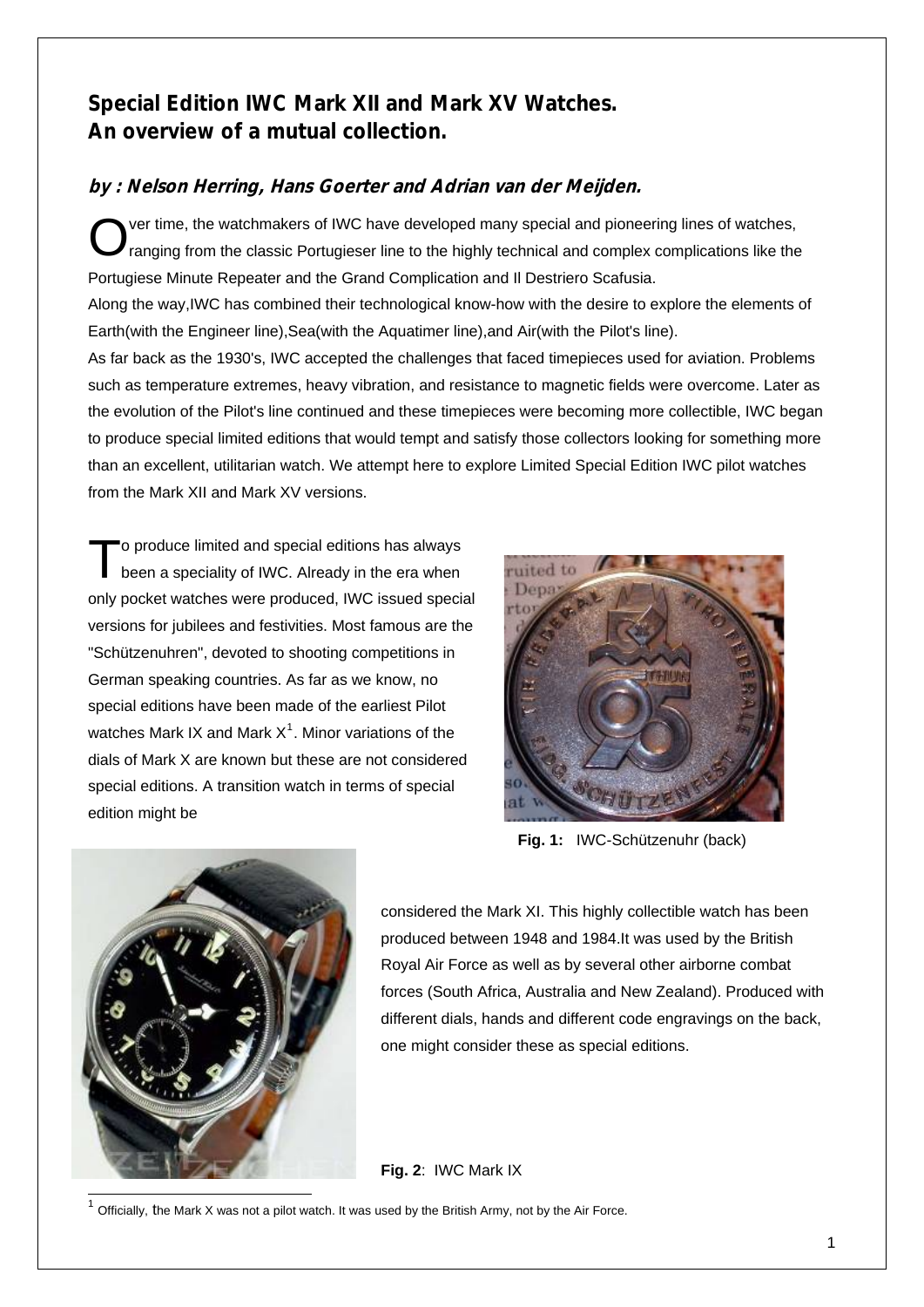fter ending the production of the legendary Mark XI, IWC waited 9 years until they launched the Mark XII.IWC stated about the Mark XII : " This is a contemporary, updated successor to the Mark XI, complete with automatic movement and date displays". Although this is true, remarkable similarity exists between all Marks, from IX to XII and later to Mark XV. All of them have about the same size, they have black illuminating dials and Arabic numerals. The Mark XII was relatively short on the market from 1993 to 1999.However,its design must have been appealing as not less than 7 special editions have been issued. In 1999 the somewhat bigger Mark XV was launched, while 1 year before a new design Pilot watch came to the A



**Fig. 3:** IWC Mark XI

market :the Universal Time coordinated(UTC) watch. Most of the Mark;s have been produced in steel with a leather strap. But versions in gold and platinum are known as well in combination with metal straps of different material. Also smaller lady versions of Mark XII have been made.

In our article we will show pictures from our own, nearly complete special edition Mark XII and Mark XV collection and we try to explain why each of the authors is attracted to these classic, timeless IWC Pilot watches. We want to acknowledge STEPHEN SUGIYAMA who wrote "Limited Edition IWC Mark XII Watches" (http://www.qahill.com/tz/mark12-ltd/mark12-ltd.html). This author compiled all different editions of Mark XII.

lmost none of the special editions has been depicted in the well-known white hardcover IWC catalogues over the years. The only exception, we think, is the Mark XV Spitfire made for the English market and the platinum Mark XII<sup>[2](#page-1-0)</sup>. Two different movements have been used in the Mark XII : cal.37522,which is a modified and improved ETA cal.2892A2,and cal.884.Cal.884 is based on the JLC cal.889/2.As both calibres are not complete "in-house made", it seems that collectors are more attracted to the appearance of the watch, its dial and of course to the inscription on the back. The Mark XV was slightly larger than the Mark XII(36 versus 38 mm) and housed the new cal.37524 that increased the power reserve from 38 to 42 hours. A

#### **NELSON HERRING** :

l

*Although I had seen some of the early hardback IWC catalogues, the first IWC I really held in my hands was a Mark XII. My father brought it back from a vacation where he purchased it. He has since given me this watch for my collection, so it is very special to me for sentimental reasons.* 

*I had heard about most of the special ones from the IWC site and other collectors over the years, and I got other Marks in my collection from dealers and friends. One special weekend in the Fall of 2000 found me flying from the United States to Cologne for a whirlwind weekend to pick up my Gadebusch Mark XV along with some other special IWC's* 

<span id="page-1-0"></span>although the platinum version of the Mark XII was in the catalogue, 80 of that 500 pieces made was not pictured in the catalogue (the Asian version)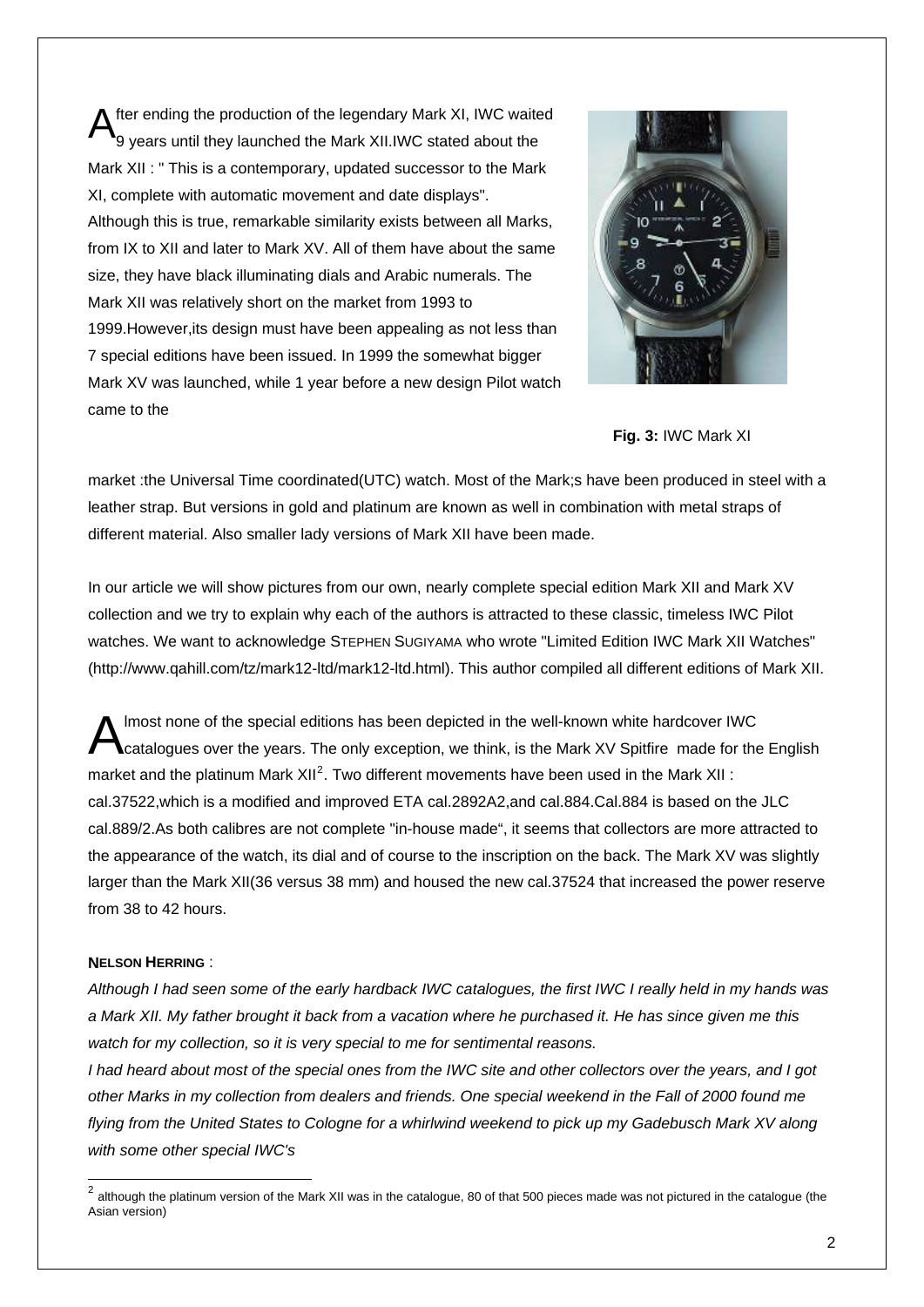



**Fig. 4: Regular Mark XII Fig. 4: Regular Mark XII Fig. 5: Mark XV** "Gadebusch"



**Fig. 6:** Regular Mark XV

#### **ADRIAN VAN DER MEIJDEN :**

l

*"I loved IWC Pilot watches instantly by viewing pictures in the IWC catalogues. Before I could buy a Mark X or a Mark XI, I purchased a Mark XII because of its classic style and its reasonable price. Not long after that I added a Mark XV to my collection. The special editions came later. I considered to order a Spitfire Special Edition when it came out in the UK.I did not, but recently I found a brand new one, complete with box and special pilot scarf. Personally, I like the railroad dial on the Spifire most of all dial variations. It resembles very much the dial of the "mother of all" : the Mark IX. The hour hand has the typical heart or pear shape : "Poire Paris". Almost the same dial is built in the platinum, limited to 80 pieces, Mark XII which was produced for the Asian market[3](#page-2-0)*



**Fig. 7:** Left; Asian Mark XII in Platinum. Right: Mark XV Spitfire, Limited Edition in steel

<span id="page-2-0"></span> $^3$  Of all the 500 Pt. Made, 80 were the Asian version and the rest (420 pcs) were the blue ones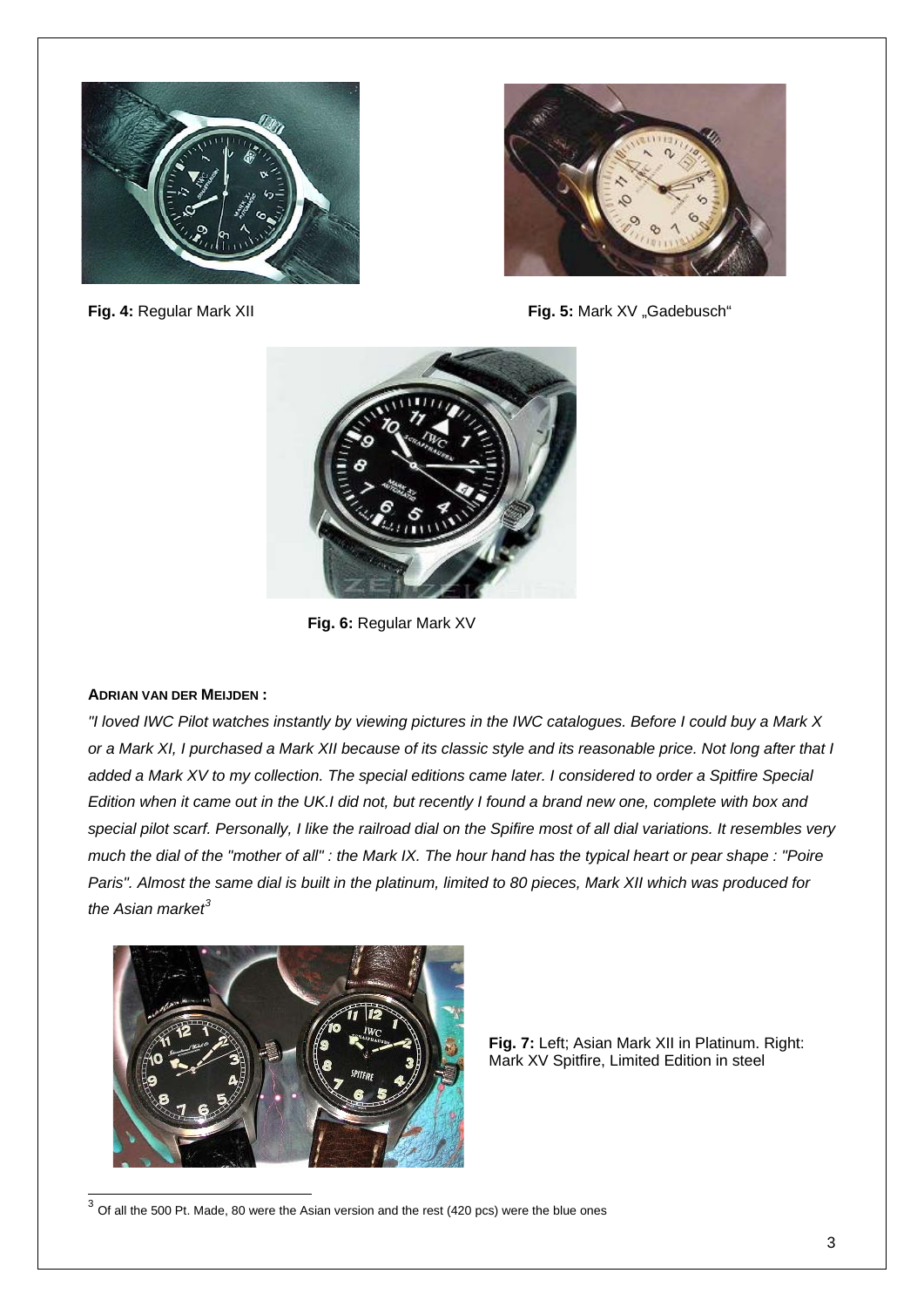#### **HANS GOERTER:**

*"I love flying and maybe in my next live I will become a pilot. In the meanwhile I fly simulators (from Cessna to F16 Fighting Falcon) and on my desk always is an original board watch from a Russian MIG29.* 

*When I began to collect IWC watches which can be dated 1998 (until then I had only one IWC, the PD Titan Chrono) very early I had the chance to buy a Mark XI from a US Army officer serviced by IWC and with the special "certificate of authenticity". Although the SC52[4](#page-3-0) and the Mark IX are my objects of ambition the Mark XI for me is the best looking pilot watch ever. I found myself looking at the dial and was wondering: "what is the reason that this watch is looking so good?" I never found it out. After the Mark XI and XII I acquired a MarkX and the MarkXV "* 



**Fig. 8: Original MIG29 board watch** 

*Besides the Mark-line I also have the IWC Fliegerchronograph, the classical Fliegerchrono ever. Besides psychological reasons ("because I am not a pilot at least I have a pilot watch") I like the clearness of display and the* simplicity *of pilot watches.* 

*And one thing is clear: a pilot watch must have a black dial!* 



l

**Fig. 9:** Early Mark XII Although not in the strictest sense a "limited edition", one obscure version of the Mark XII is one of the earliest. It appears these watches went to the Japanese market. What makes them unusual is the *lack of "Mark XII" on the dial.*

WC has always been successful on the Italian market. Probably because of that, EMILIO FONTANA and WC has always been successful on the Italian market. Probably because of that, EMILIO FONTANA and<br>GIORGIO LATUADA, (former distributors of IWC in Italy) each ordered in 1998, 100 special Mark XII in Titan with on the dials displaying "E F" and "G L". There were more variations than just the initials. Both the G L version and the E F version had a dark blue instead of black dial .The G L version had a date display but even though the E F has no date, there still is the crown position to adjust the non-existent date, a bit irritating one could say. The dark blue dials are much darker than of the platinum version and without bright light one can hardly see the difference between the dark blue and black

<span id="page-3-0"></span><sup>4</sup> C52 S.C., 1940. IWC's biggest wristwatch ever build (55\*16,2mm). Navigation- and deck watch. Worn over the flight overall on the arm or even on the thigh.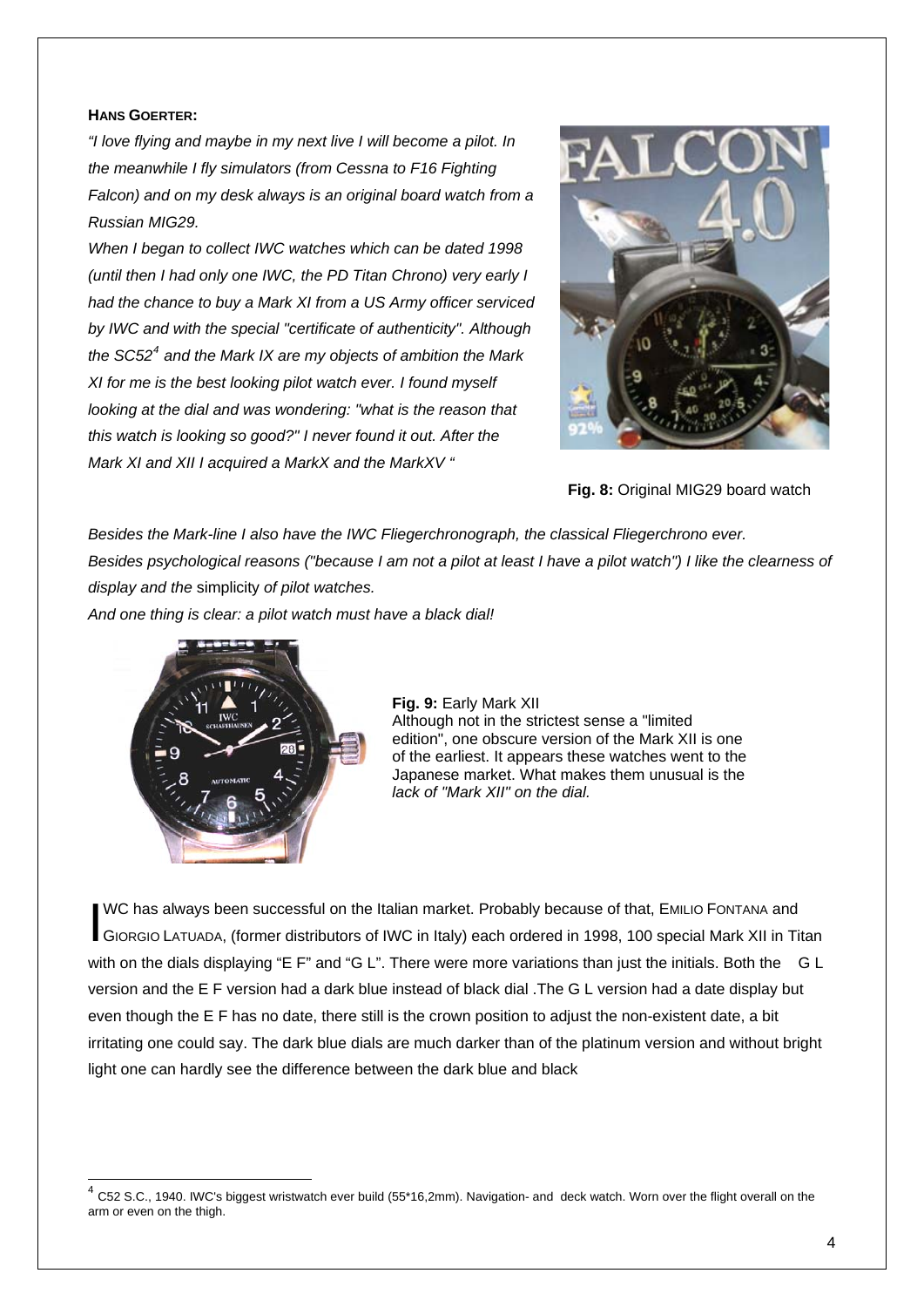

![](_page_4_Picture_2.jpeg)

**Fig. 10:** Mark XII "GL" **Fig. 11: :** Mark XII "EF"

he motor company SAAB launched a Cabriolet model The motor company SAAB launched a Cabriolet model<br>900 SE in 1997. Those who ordered this bright yellow edition received a Mark XII in titanium with a leather strap as yellow as the car. This "MELLOW YELLOW" version was produced in 210 pieces. All of the titanium watches(E F, G L, and yellow mellow Saab contained cal. 37522

![](_page_4_Picture_5.jpeg)

Fig. 12: Mark XII "mellow yellow"

Cathay Pacific an Asian airline company celebrated its 50 anniversary in 1996. A special Mark XII was<br>Il aunched in 1000 pieces on this occasion in stainless steel. The front of this watch is identical to the I aunched in 1000 pieces on this occasion in stainless steel. The front of this watch is identical to the regular Mark XII. But on the back there is an inscription and the number of limitation. It is believed that not all 1000 have been produced but IWC will probably wait some time before they reveal how many have been made.

![](_page_4_Picture_8.jpeg)

**Fig. 13:** Mark XII, Cathay Pacific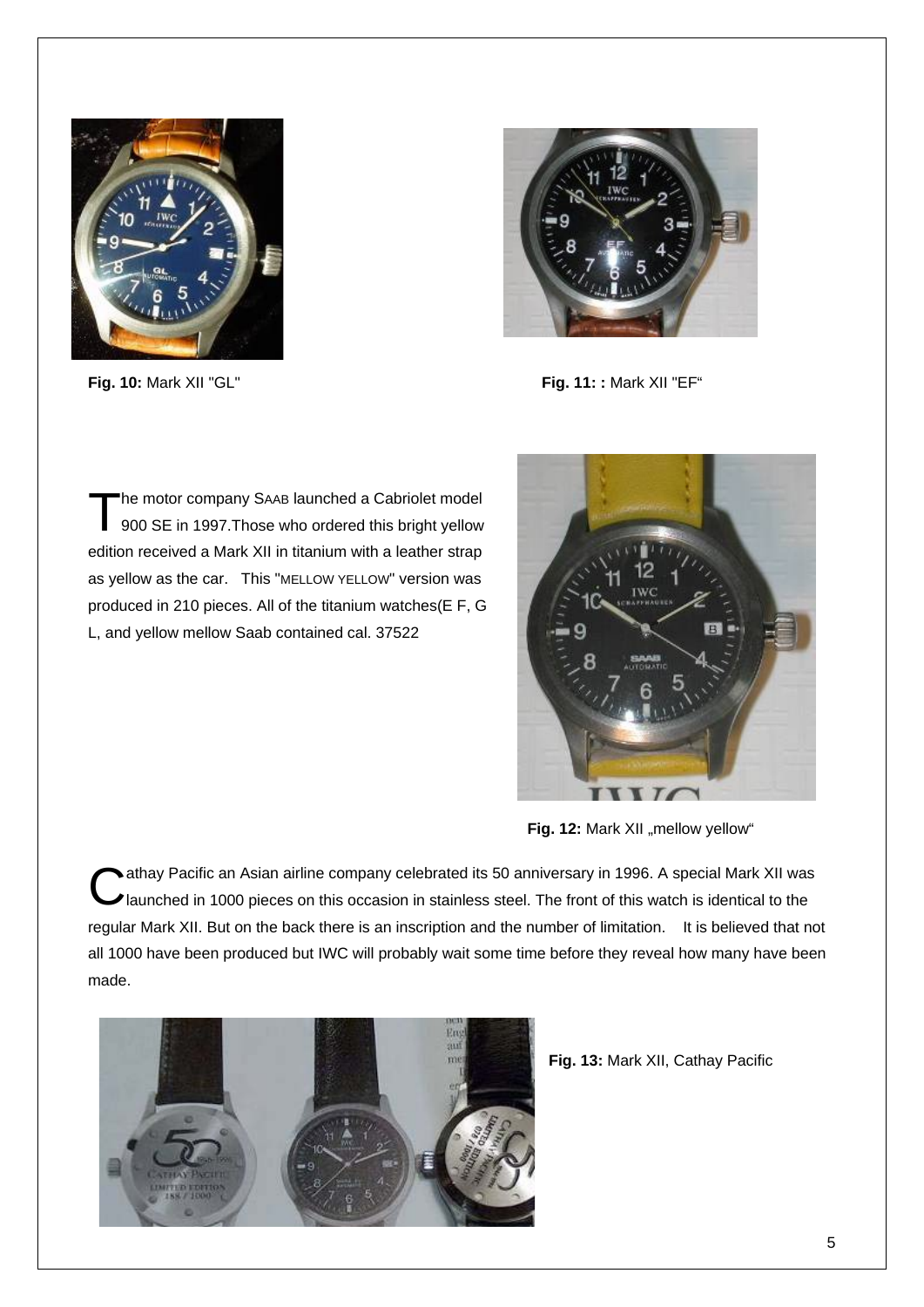he most rare special editions of Mark XII have been produced for Denmark and for Switzerland. For a The most rare special editions of Mark XII have been produced for Denmark and for Switzerland. For a<br>Danish Finance Magazine in conjunction with IWC Denmark 25 special Mark XII have been made. The watch can be recognised by its red second hand. Some of them (not all) have a red crocodile strap. The certificate that comes with this rare watch is sealed with a special seal of red wax which looks exactly the same as the wax on the glass vial, containing the century slide of the Da Vinci

![](_page_5_Picture_1.jpeg)

![](_page_5_Picture_2.jpeg)

seal

**Fig. 14:** wax seal **Fig. 15:** Mark XII with red second hand and wax

Pilots.. The PATROUILLE SUISSE an acrobatic team of Swiss Air Force received 29 watches. A red logo consisting of 3 airplanes including the Swiss Red Cross is depicted on the dial. The PATROUILLE SUISSE was formed by 6 Hunter fighter planes. Around thirty watches were produced because the acrobatic team existed 30 years. Together with their watches the pilots received in the same year new, faster planes: Tigers.

All steel versions (Danish, Cathay Pacific and Patrouille Suisse) used cal. 884 as their movement.

![](_page_5_Picture_8.jpeg)

**Fig. 16**: Mark XII Patrouille Suisse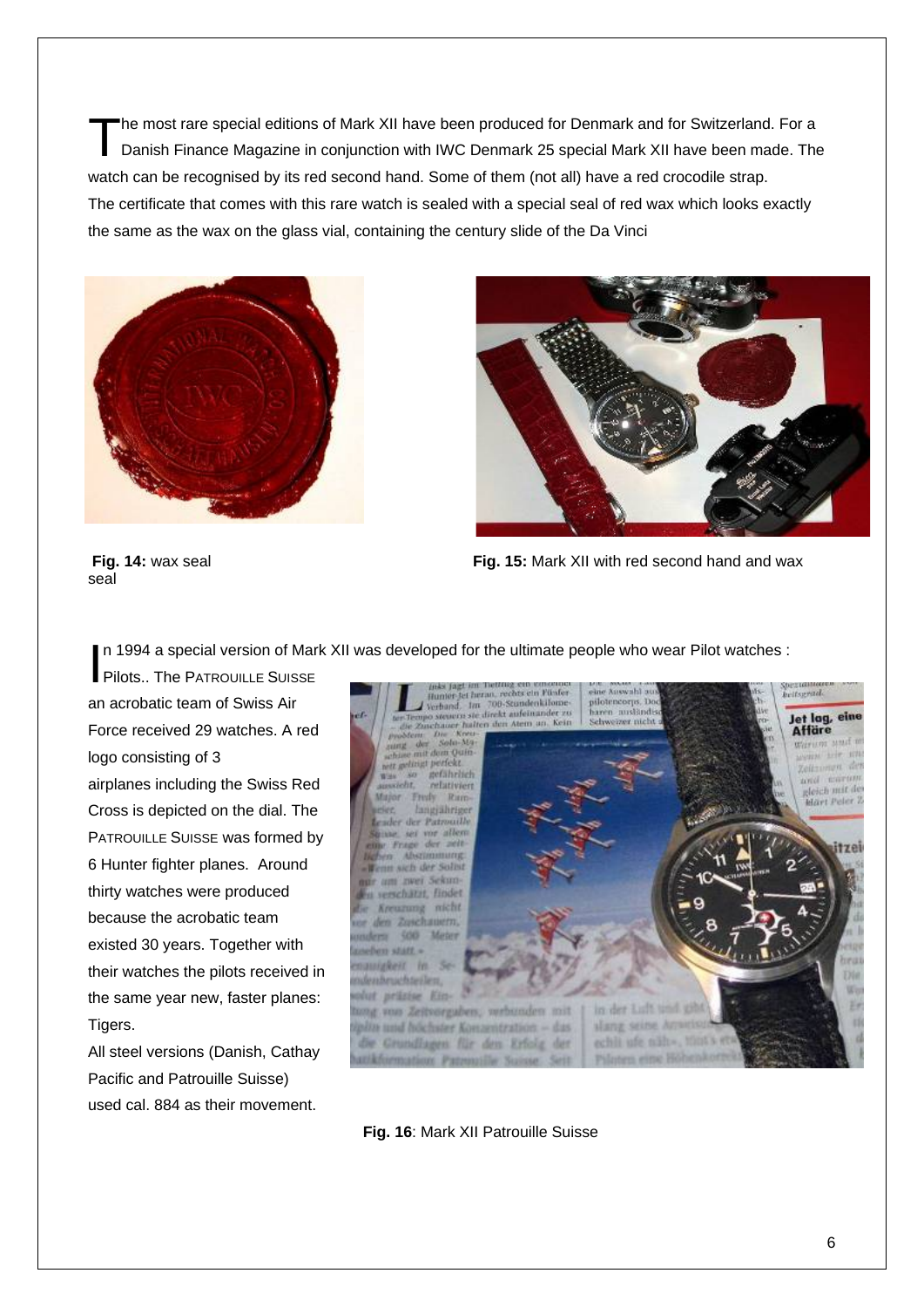Spitfire of which 1000 pieces have been produced, exclusively for the English Market. On the back the famous fighter airplane "Spitfire" is depicted, an aircraft which played a crucial roll in World War II

As stated before the dial of this watch is nearly similar to the "the holy grail": the Mark IX.

![](_page_6_Picture_3.jpeg)

 **Fig. 17:** Mark XV, Spitfire

![](_page_6_Picture_5.jpeg)

A watch dealer in Cologne, Germany, issued a Special Mark XV edition with his name "GADEBUSCH". Of this watch 50 have been made. (Ref#:3253-006)

**Fig. 18:** Mark XV, Gadebusch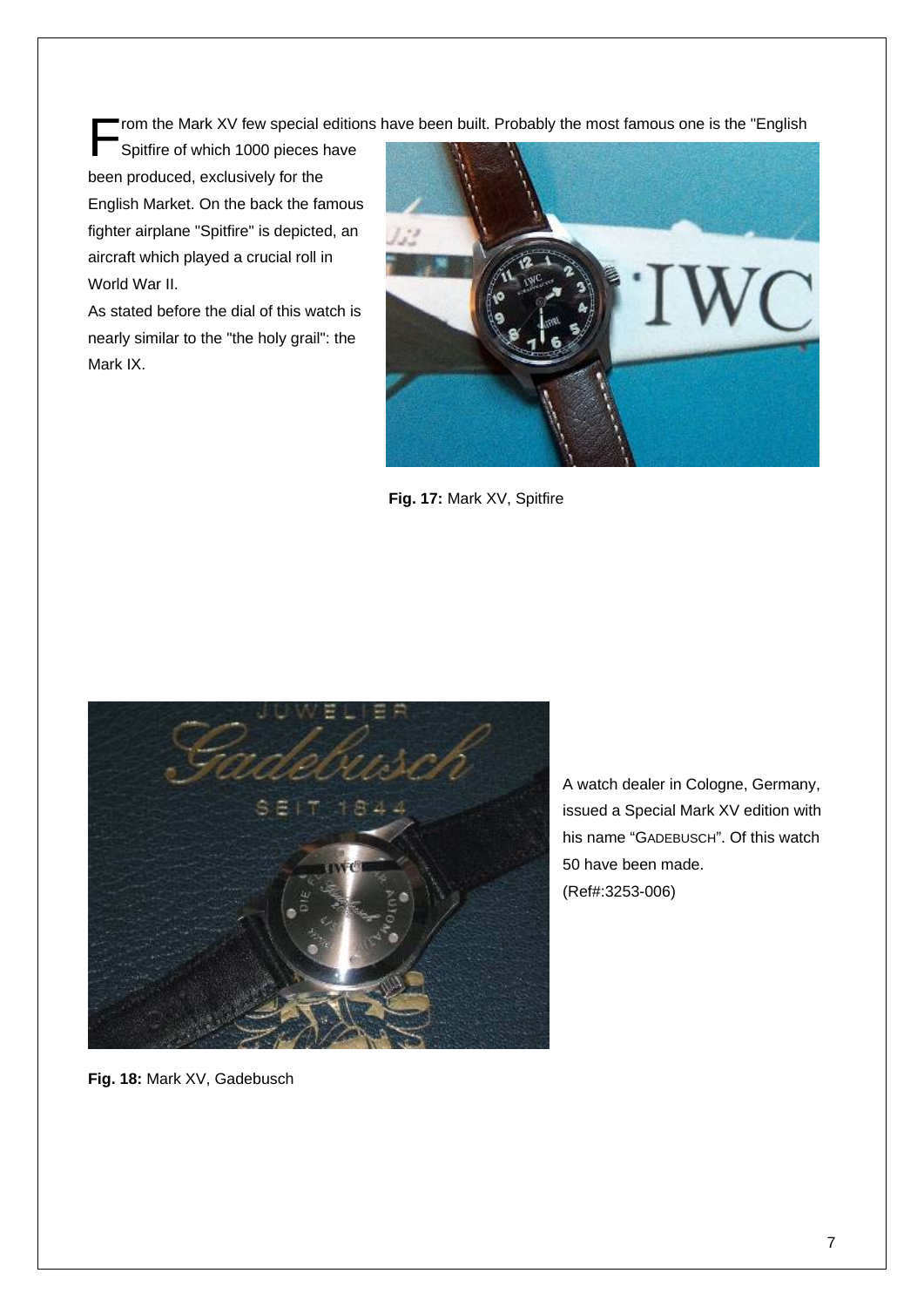Although as stated before most Mark XII and XV watches have been equipped with leather straps metal mesh straps were available too. It is peculiar that the mesh strap is attached to the case of Mark XII at 2 places, while the Mark XV has 5 attachments.

![](_page_7_Picture_1.jpeg)

**Fig. 19:** Metal strap, 5 attachments to case **Fig. 20:** Metal strap, 2 attachments to case

![](_page_7_Picture_3.jpeg)

hat makes the Mark XII and Mark XV so special for collectors? First of all because all pilot watches M hat makes the Mark XII and Mark XV so special for collectors? First of all because all pilot watches<br>
The fer to flying, this mystical way of moving in the air at great speed. It is clear that IWC has played an important role in aviation from the start in 1930 until now

The company treasures its own history and transplants it to its modern and sophisticated contemporary Pilot watches. Furthermore, collectors are eager to hunt special editions because of their limited number and extraordinary features. Therefore special editions of Mark XII and Mark XV should be cherished.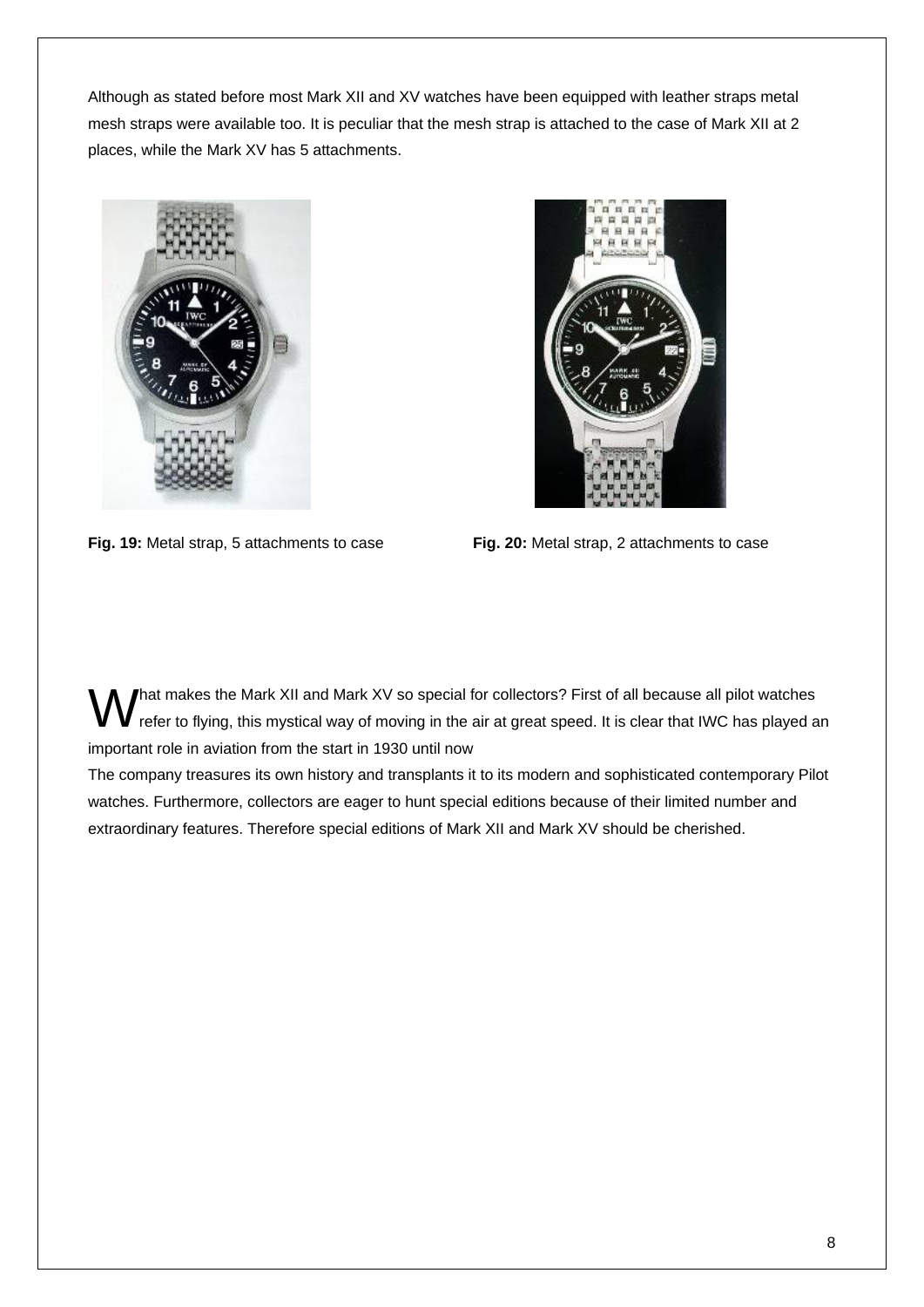### **ADDITIONAL PICTURES FROM SPECIAL MARK XII**

![](_page_8_Picture_1.jpeg)

**Fig.21:** Mark XV, special edition Gadebusch 4/50

![](_page_8_Picture_3.jpeg)

**Fig. 22**: special edition Gadebusch Jeweler in Cologne, Germany

![](_page_8_Picture_5.jpeg)

**Fig.23**: Mark XII, SAAB yellow mellow, limited edition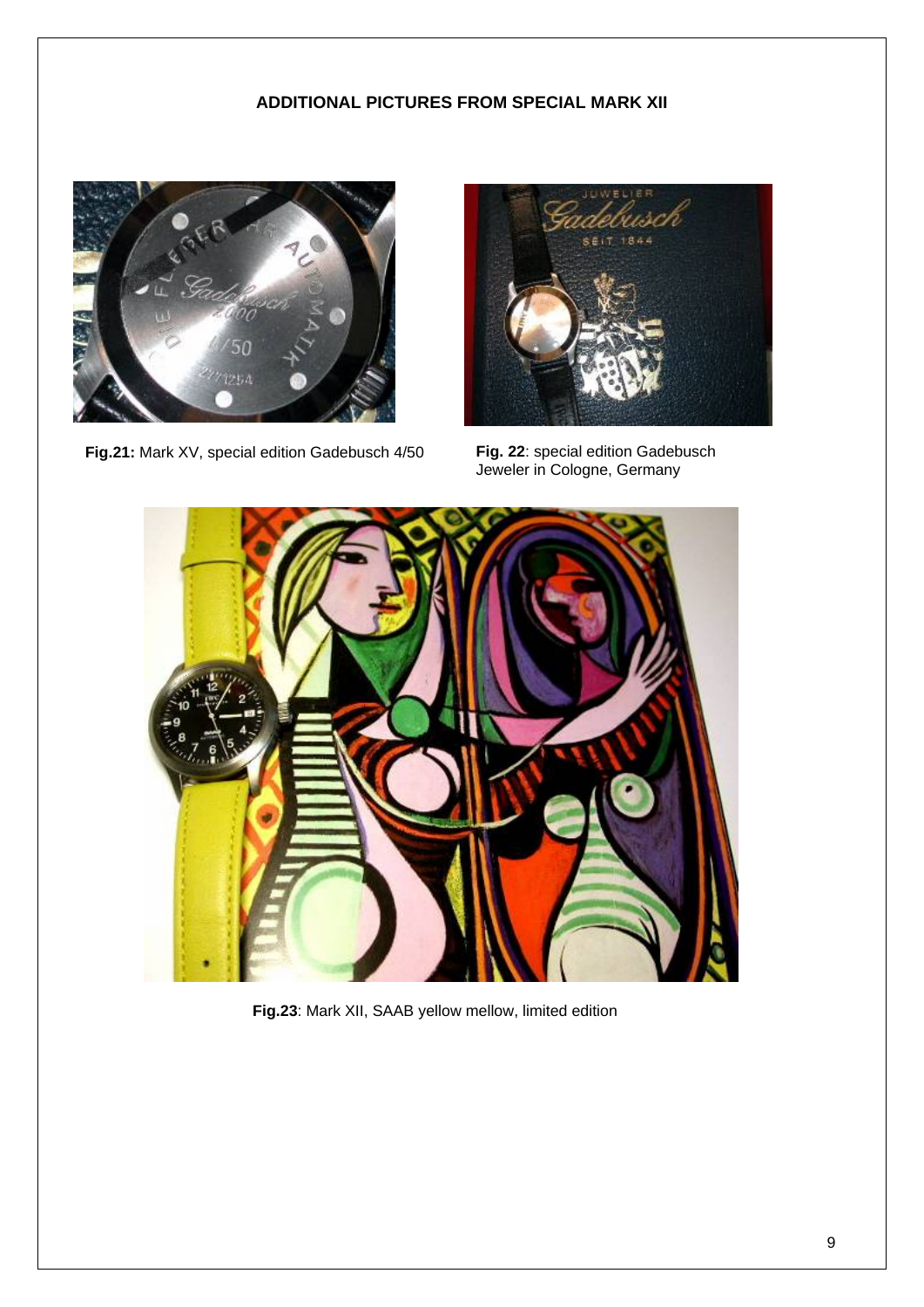![](_page_9_Picture_0.jpeg)

**Fig.24**: Mark XII, Danish Edition, red second hand, red crocodile strap

![](_page_9_Picture_2.jpeg)

**Fig.25:** Mark XV Spitfire, Special Edition and IWC's JU52 on it's TOUR AROUND THE WORLD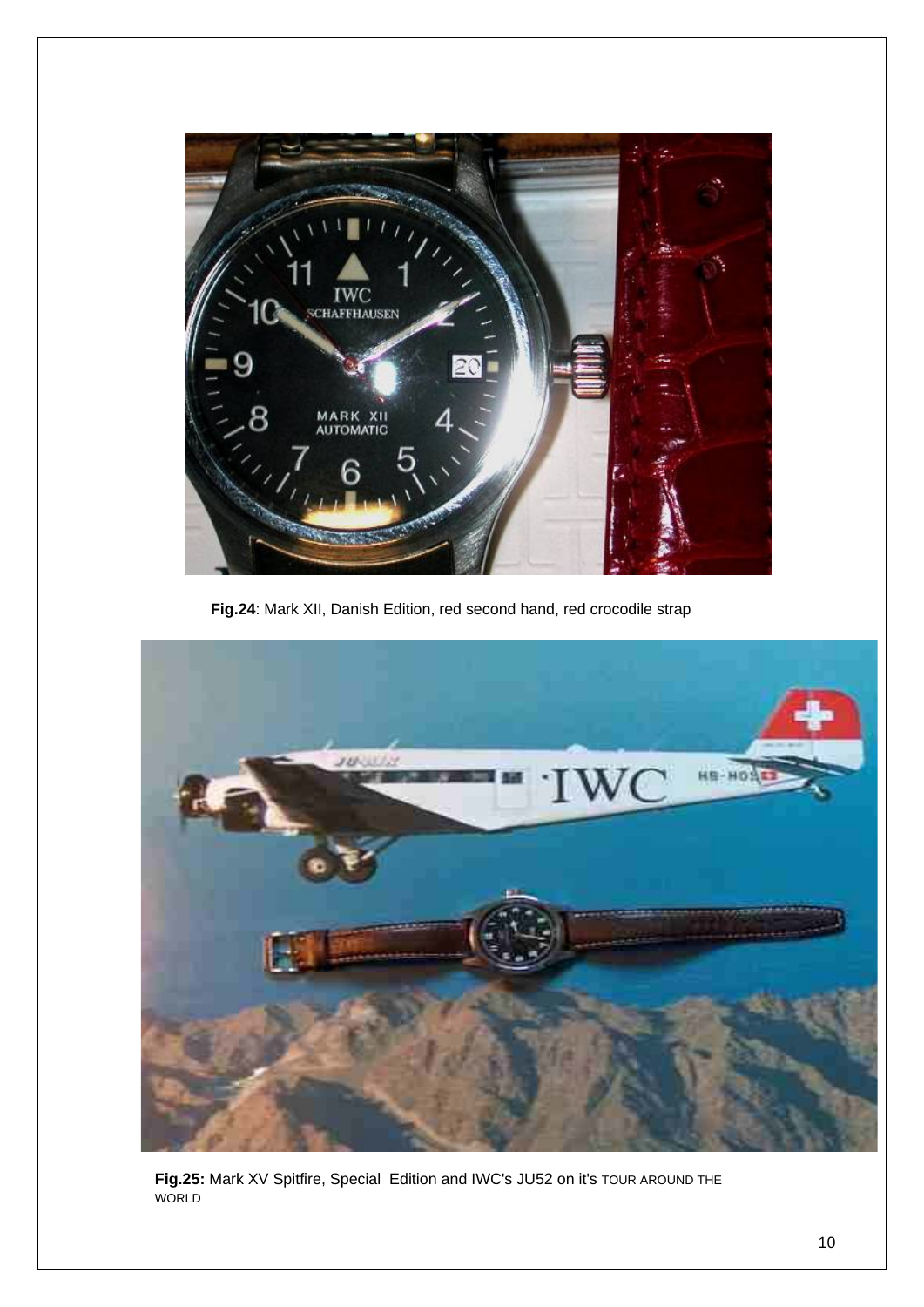![](_page_10_Picture_0.jpeg)

**Fig.26:** Nelson Herring (left) and Adrian van der Meijden (right) struggling with a model explaining the working mechanism of the Aquatimer split minute chronograph

![](_page_10_Picture_2.jpeg)

**Fig.27:** Hans Goerter, also struggling, but with his 40 years old Martin D-18

![](_page_10_Picture_4.jpeg)

**Fig.28**: Three international avid IWC collectors: the authors of this article